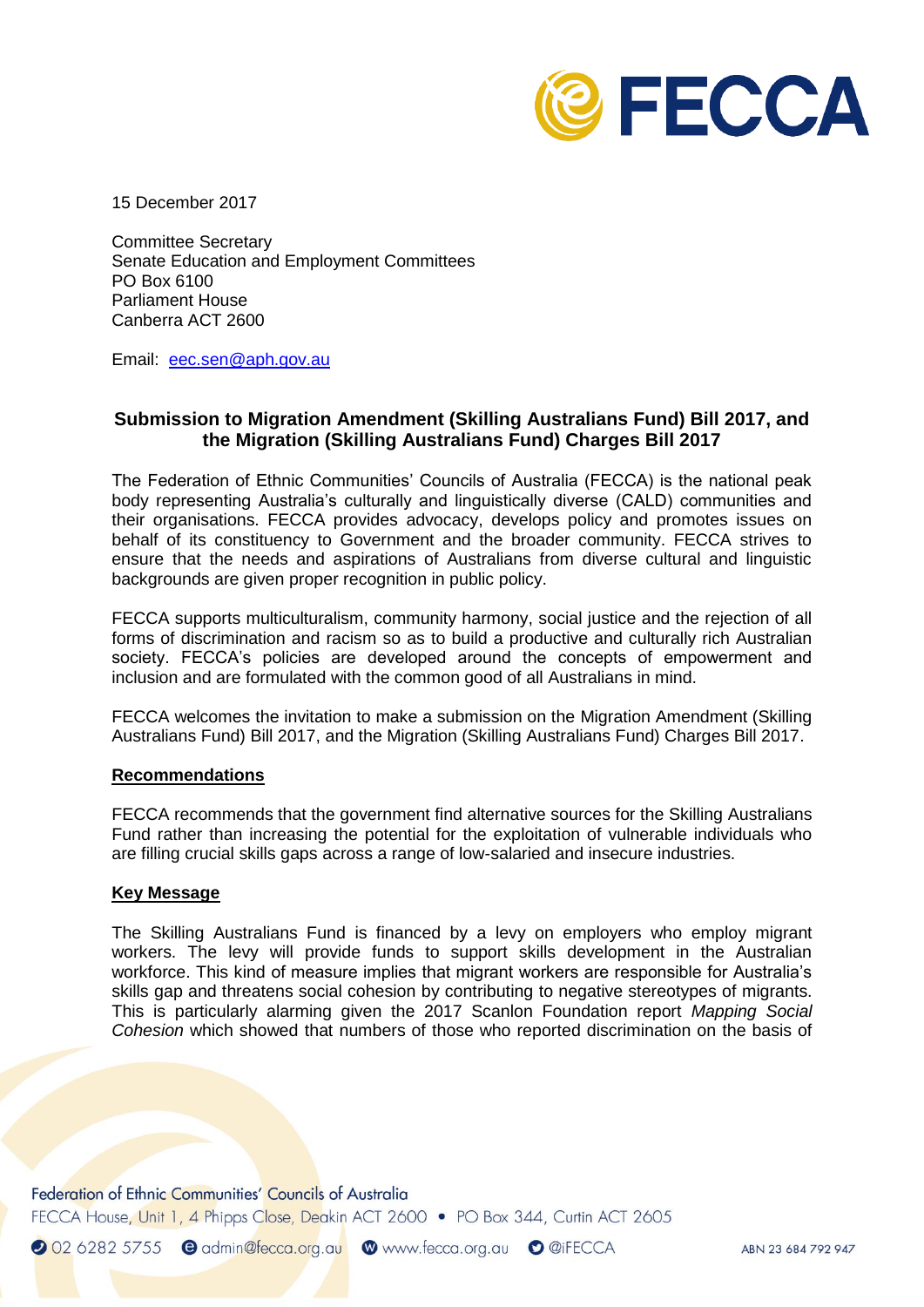their skin colour, ethnic origin or religion has more than doubled over the past decade (up from 9 per cent in 2007 to 20% in 2017). FECCA opposes any legislation which would provide opportunity for increased racism or discrimination for migrants and Australians from CALD backgrounds.

Overseas workers currently fill a number of positions where local employees cannot be recruited. They are caring for Australia's elderly and disabled, supporting our nation's agricultural industry and growing Australia's IT and high-tech companies.

The 2011 Australian Bureau of Statistics Census found that the top 10 industry sectors in which migrants were employed were: Hospitals (except Psychiatric Hospitals), Cafes and Restaurants, Computer System Design and Related Services, Aged Care Residential Services, Takeaway, Food Services, Supermarket and Grocery Stores, Higher Education, Banking, Building and Other Industrial Cleaning Services, and Accommodation The three industries where migrants outnumber those born in Australia are: Taxi and other Road Transport (nearly 62%), Clothing Manufacturing (53.7%) and Poultry Processing (50.5%)<sup>1</sup>.

Demand for services in the aged care sector in Australia has reached unprecedented levels and, with a rapidly ageing population, demand is expected to continue rising.<sup>2</sup> In line with this demand, the resultant shortfall in aged care workers is estimated to have grown to more than 58,000 workers over the past eight years.<sup>3</sup> Based on the projections for service growth to 2023, it can be estimated that an additional 30,000 workers will be required between 2015 and 2023.<sup>4</sup>

Almost two-thirds of Australian aged care residential facilities (63%) reported a shortage of workers in at least one direct care occupation. Skill shortages are more prevalent in remote and very remote areas.<sup>5</sup> One of the main reasons for this is a lack of suitable applicants (80%). The employment of overseas born workers is often used by aged care employers to bridge the gap in the workforce. According to 2012 data, 32% of the aged care workforce were people born outside of Australia.<sup>6</sup> Employment of migrant workers is recognised as a viable strategy to improve the workforce shortfall in the aged care industry by Aged & Community Services Australia (ACSA).

For a long time, migrant workers in Australia have been some of the most vulnerable to the risk of abuse and exploitation by their employers. In the period 2013-2014 migrant workers on working holiday visas had 'more than three times the rate of finalised Fair Work Ombudsman complaints compared to all other workers…This suggests a high incidence of exploitative work arrangements<sup>7</sup>. The results of a landmark report by the University of New South Wales and the University of Technology Sydney (*Wage theft in Australia – findings of the national temporary migrant work survey,* 2017) highlighted endemic exploitation and underpayment of international students and backpackers. Temporary workers make up 11%

-

<sup>1</sup> *The Place of Migrants in Contemporary Australia A Summary Report*, Strategic Policy, Evaluation and Research Branch, Department of Immigration and Border Protection (July 2014) 2

https://agedcare.health.gov.au/sites/g/files/net1426/f/documents/03\_2017/nacwcs\_final\_report\_29031 7.pdf

<sup>3</sup> https://www.acsa.asn.au/getattachment/Publications-Submissions/Position-Statements/Workforce-Strategy-framework-Nov-2016.pdf.aspx?lang=en-AU

<sup>4</sup> ACSA calculations from ABS (2013), DoHA (2010), PC (2010).

<sup>5</sup> <https://engage.dss.gov.au/wp-content/uploads/2017/07/Aged-Care-workforce.pdf>

<sup>6</sup> https://www.acsa.asn.au/getattachment/Publications-Submissions/Position-Statements/Workforce-Strategy-framework-Nov-2016.pdf.aspx?lang=en-AU

<sup>7</sup> https://theconversation.com/how-migrant-workers-are-critical-to-the-future-of-australias-agriculturalindustry-66422